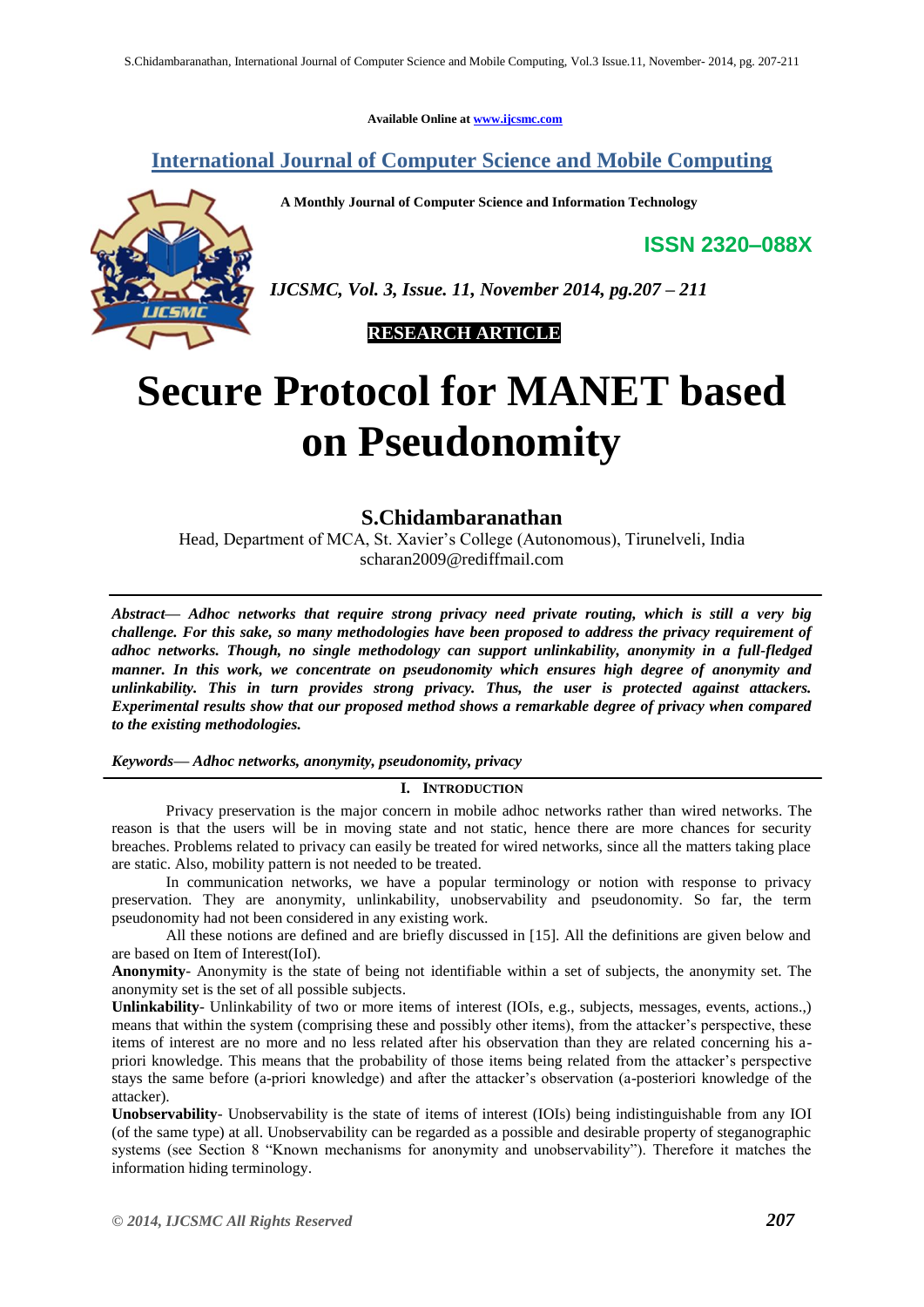

Fig 1: MANET

**Pseudonomity**- Being pseudonymous is the state of using a pseudonym as ID. Being pseudonymous is the state of using a pseudonym as ID. A digital pseudonym is a bit string and is unique as ID. However, to handle accountability, we follow a scheme that is explained later.

Only by considering all these factors, we can ensure privacy for Mobile adhoc networks. Pseudonomity is the additional parameter that we've used to provide privacy. Most of the existing works concentrate on anonymity and unlinkability.

In our proposed work, we turn our focus also to another parameter, in order to make our system stronger. It is pseudonomity, we use group pseudonyms to safeguard the privacy of mobile adhoc network.

#### **II. RELATED WORK**

A number of anonymous routing schemes have been pro- posed for ad hoc networks in recent years, and they provide different level of privacy protection at different cost. Most of them rely on public key cryptosystems (PKC) to achieve anonymity and unlinkability in routing.

Although asymmetry of PKC can provide better support for privacy protection, expensive PKC operations also bring significant computation overhead. Most schemes are PKC-based and the ANODR scheme proposed by Kong et al. [1] is the first one to provide anonymity and unlinkability for routing in ad hoc networks.

Based on onion routing for route discovery, ANODR uses one-time public/private key pairs to achieve anonymity and unlinkability, but unobservability of routing messages is not considered in its design. During the route discovery process, each intermediate node creates a one-time public/private key pair to encrypt/decrypt the routing onion, so as to break the linkage between incoming packets and corresponding outgoing packets. However, packets are publicly labeled and the attacker is able to distinguish different packet types, which fails to guarantee unobservability as discussed. Meanwhile, both generation of one-time PKC key pairs (this can be done during idle time) and PKC encryption/decryption present significant computation burden for mobile nodes in ad hoc networks.

ASR [2], ARM [3], AnonDSR [4] and ARMR [5] also make use of one-time public/private key pairs to achieve anonymity and unlinkability. ASR is designed to achieve stronger location privacy than ANODR, which ensures nodes on route have no information on their distance to the source/destination node. As the routing onion used in ANODR exposes distance information to intermediate nodes, ASR abandons the onion routing technique while still make use of one-time public/private key pair for privacy protection. ARM [3] considered to reduce computation burden on one-time public/private key pair generation. Different from the above schemes, ARMR [5] uses one-time public keys and bloom filter to establish multiple routes for MANETs.

Besides one-time public/private key pairs, SDAR [6] and ODAR [7] use long-term public/private key pairs at each node for anonymous communication. These schemes are more scalable to network size, but require more computation effort. For example, SDAR is similar to ARM except ARM uses shared secrets between source and destination for verification. Unfortunately, ODAR provides only identity anonymity but not unlinkability for MANET, since the entire RREQ/RREP packets are not protected with session keys.

A more recent scheme [8] provides a solution for protecting privacy for a group of interconnected MANETs, but it has the same problem as ODAR. MASK [9] is based on a special type of public key cryptosystem, the pairing-based cryptosystem, to achieve anonymous communication in MANET. MASK requires a trusted authority to generate sufficient pairs of secret points and corresponding pseudonyms as well as cryptographic parameters. Hence the setup of MASK is quite expensive and may be vulnerable to key pair depletion attacks.

The RREQ flag is not protected and this enables a passive adversary to locate the source node. Moreover, the destination node's identity is in clear in route request packets. Though this would not disclose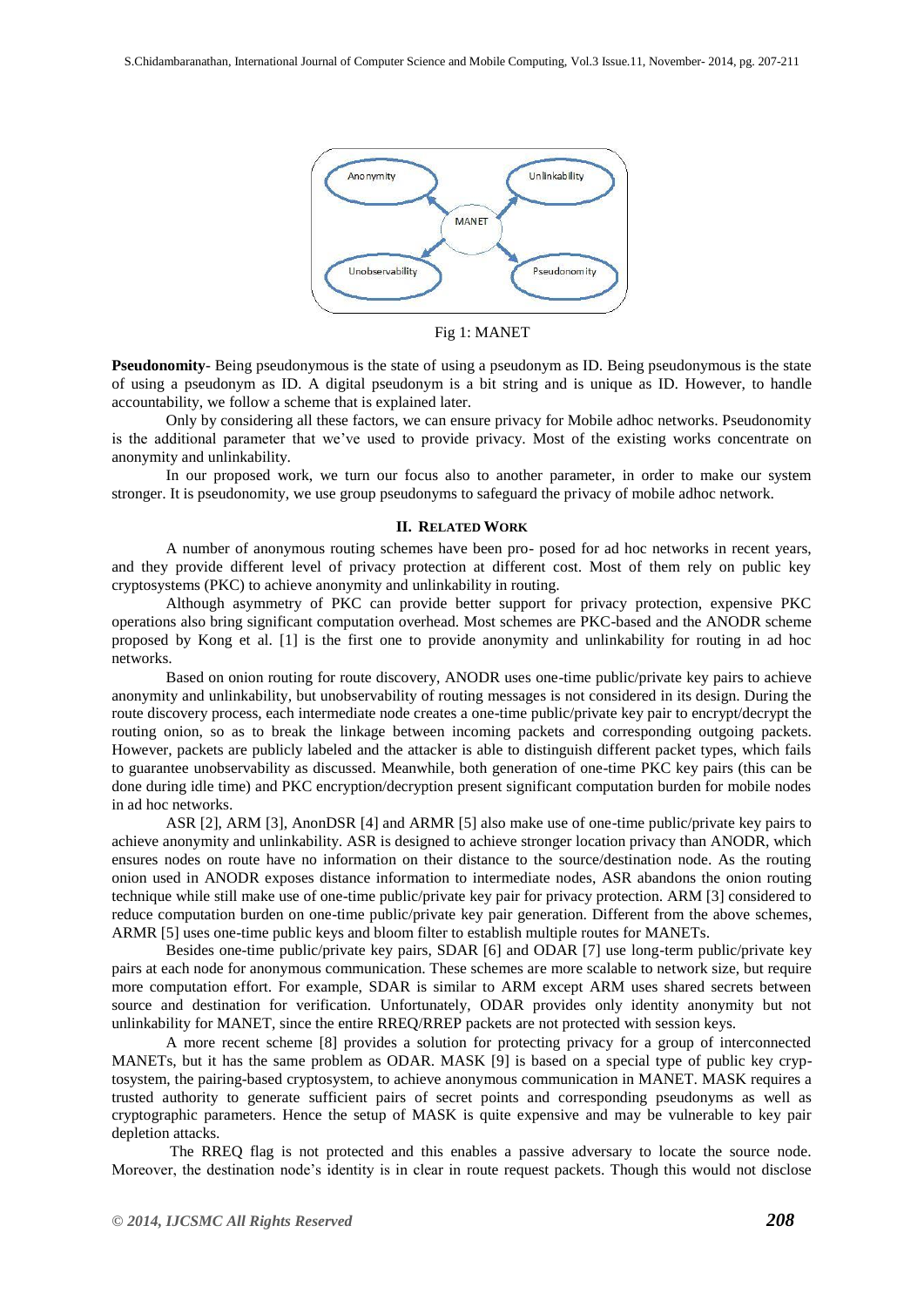where and who the destination node is, an adversary can easily recover linkability between different RREQ packets with the same destination, which actually violates receiver anonymity as define d in [10].

An anonymous location-aided routing scheme ALARM [11] makes use of public key cryptography and the group signature to preserve privacy. The group signature has a good privacy preserving feature in that everyone can verify a group signature but cannot identify who is the signer. But ALARM still leaks quite a lot sensitive privacy information: network topology, location of every node. Similar to ALARM, PRISM [12] also employs location information and group signature to protect privacy in MANETs.

A closely related research direction along this line is anonymous routing in peer-to-peer systems, which has been investigated heavily too. Interested readers are referred to [13],[14] for details. To summarize, public key cryptosystems have a preferable asymmetric feature, and it is well-suited for privacy protection in MANET. As a result, most anonymous routing schemes proposed for MANET make use of public key cryptosystems to protect privacy.

However, existing schemes provide only anonymity and unlinkability, while unobservability is never considered or implemented by now. An obvious drawback in existing schemes is that packets are not protected as a whole. Information like packet types, trapdoor information, public keys is simply unprotected in current proposals, and these can be exploited by a global adversary to obtain useful information.

#### **III.PROPOSED WORK**

In this work, we propose a new protocol exclusively for MANET. Since, we consider mobile adhoc networks intensive care has to be rendered. Here, we focus in achieving accountability too. In our work, every node is supposed to have a pseudonym, so we go for transferable group transaction pseudonym, which induce anonymity set, in which the adversary cannot predict that a particular action has carried out by this particular subject and also the pseudonyms are changed within the subjects then and there.

In order to authenticate pseudonyms, we've identity brokers, who checks for the identity of the subject of t he pseudonym and issues a digitally signed statement that this particular identity broker has proof of the identity of the subject of this digital pseudonym and is willing to divulge that proof under well-defined circumstances.

Whenever a subject involves in any action, the digitally signed statement of a trusted identity broker is checked before entering into any action with the pseudonym's subject, and hence, accountability can be realized in spite of anonymity.

For each action, a pseudonym unlinkable to any other transaction pseudonyms and at least initially unlinkable to any other IOI is used, e.g., randomly generated transaction numbers for online-banking. Therefore, transaction pseudonyms can be used to realize as strong anonymity as possible.

Pseudonyms are public keys generated by the subjects. Some of the main advantages of using pseudonyms are authenticity, validity, revocation if found wrong, reusability since we use transferrable pseudonym.

# **IV.ALGORITHM/FLOWCHART**

Algorithm of the proposed system is presented in Fig 2 and its corresponding flowchart is presented in Fig 3. The algorithm is executed whenever the node is about to perform an action.

subject creates pseudonyms; for every 20 seconds transfer pseudonym with another subject; end for check identity of the subject; if(fake identity) revoke pseudonym; else issue digitally signed statement; allow subject to perform action; end if; end;

Fig 2: Algorithm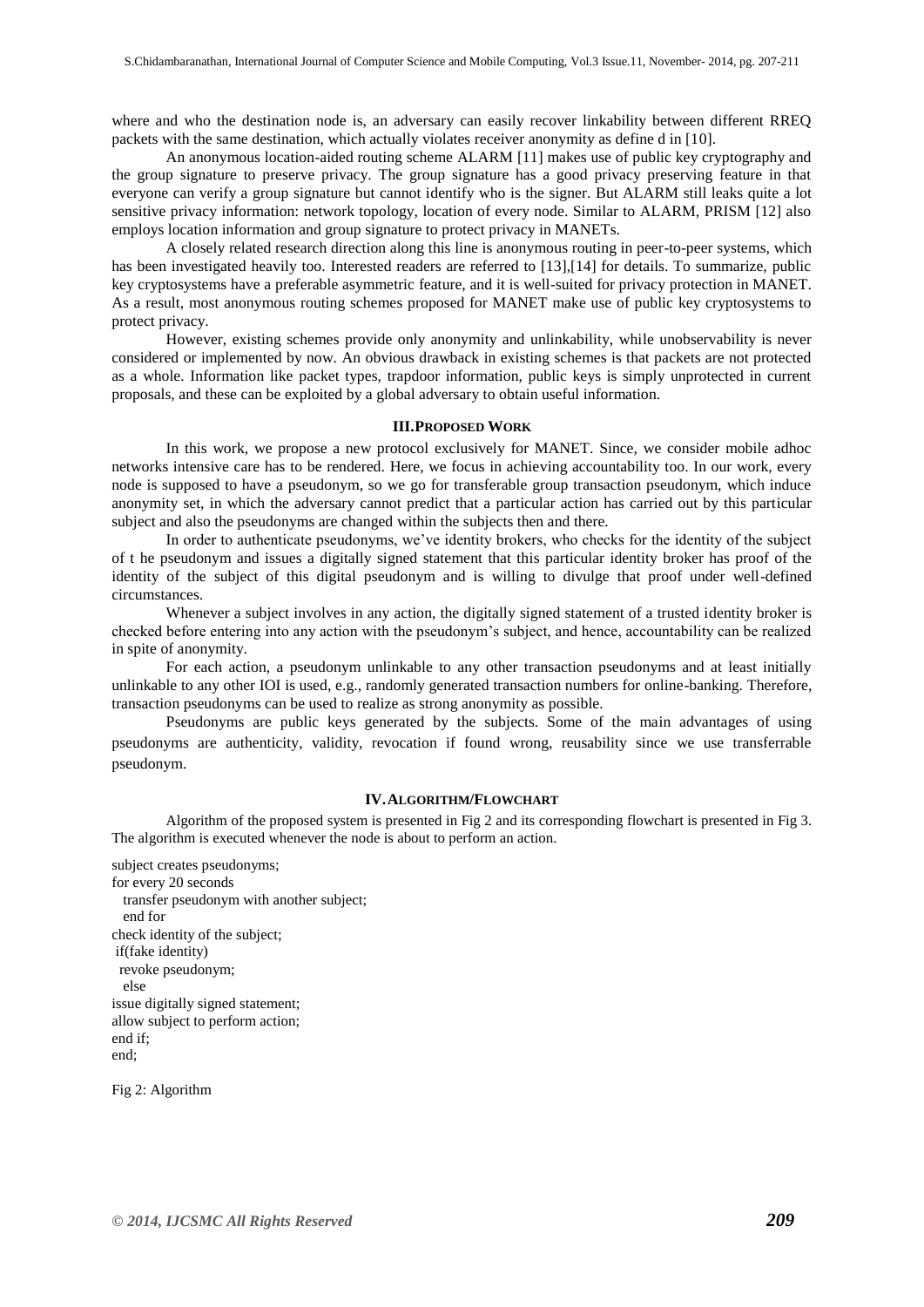

Fig 3: Flowchart of the algorithm

Here, the first half of the algorithm renders anonymity and the second half ensures accountability. Thus, in this work full-fledged security is guaranteed as transferable group transaction pseudonym is used. Reusability, authentication and accountability are ensured with this work. Thus, the security level is considerably increased.

### **V. CONCLUSIONS**

In this work, a new protocol exclusively for the security of MANET has been presented. This is completely based on pseudonym, and we use transferable group transaction pseudonym for better security and can be seen in results. Through this work all security, accountability, authenticity are achieved effectively. In future, this work can be clubbed with the other model for enhanced security.

# **REFERENCES**

- [1] J. Kong and X. Hong, "ANODR: aonymous on demand routing with untraceable routes for mobile ad-hoc networks," in Proc. ACM MOBI- HOC'03, pp. 291–302.
- [2] B. Zhu, Z. Wan, F. Bao, R. H. Deng, and M. KankanHalli, "Anony- mous secure routing in mobile ad-hoc networks," in Proc. 2004 IEEE Conference on Local Computer Networks, pp. 102–108.
- [3] S. Seys and B. Preneel, "ARM: anonymous routing protocol for mobile ad hoc networks," in Proc. 2006 IEEE International Conference on Advanced Information Networking and Applications, pp. 133–137.
- [4] L. Song, L. Korba, and G. Yee, "AnonDSR: efficient anonymous dynamic source routing for mobile adhoc networks," in Proc. 2005 ACM Workshop on Security of Ad Hoc and Sensor Networks, pp. 33– 42.
- [5] Y. Dong, T. W. Chim, V. O. K. Li, S.-M. Yiu, and C. K. Hui, "ARMR: anonymous routing protocol with multiple routes for communications in mobile ad hoc networks," Ad Hoc Networks, vol. 7, no. 8, pp. 1536 – 1550, 2009.
- [6] A. Boukerche, K. El-Khatib, L. Xu, and L. Korba, "SDAR: a secure distributed anonymous routing protocol for wireless and mobile ad hoc networks," in Proc. 2004 IEEE LCN, pp. 618–624.
- [7] D. Sy, R. Chen, and L. Bao, "ODAR: on-demand anonymous routing in ad hoc networks," in 2006 IEEE Conference on Mobile Ad-hoc and Sensor Systems.
- [8] K. E. Defrawy and G. Tsudik, "ALARM: anonymous location-aided routing in suspicious MANETs," IEEE Trans. Mobile Comput., vol. 10, no. 9, pp. 1345–1358, 2011.
- [9] El Defrawy, Karim, and Gene Tsudik. "Privacy-preserving location-based on-demand routing in MANETs." Selected Areas in Communications, IEEE Journal on 29.10 (2011): 1926-1934.
- [10] J. Han and Y. Liu, "Mutual anonymity for mobile peer-to-peer systems," IEEE Trans. Parallel Distrib. Syst., vol. 19, no. 8, pp. 1009–1019, Aug. 2008.